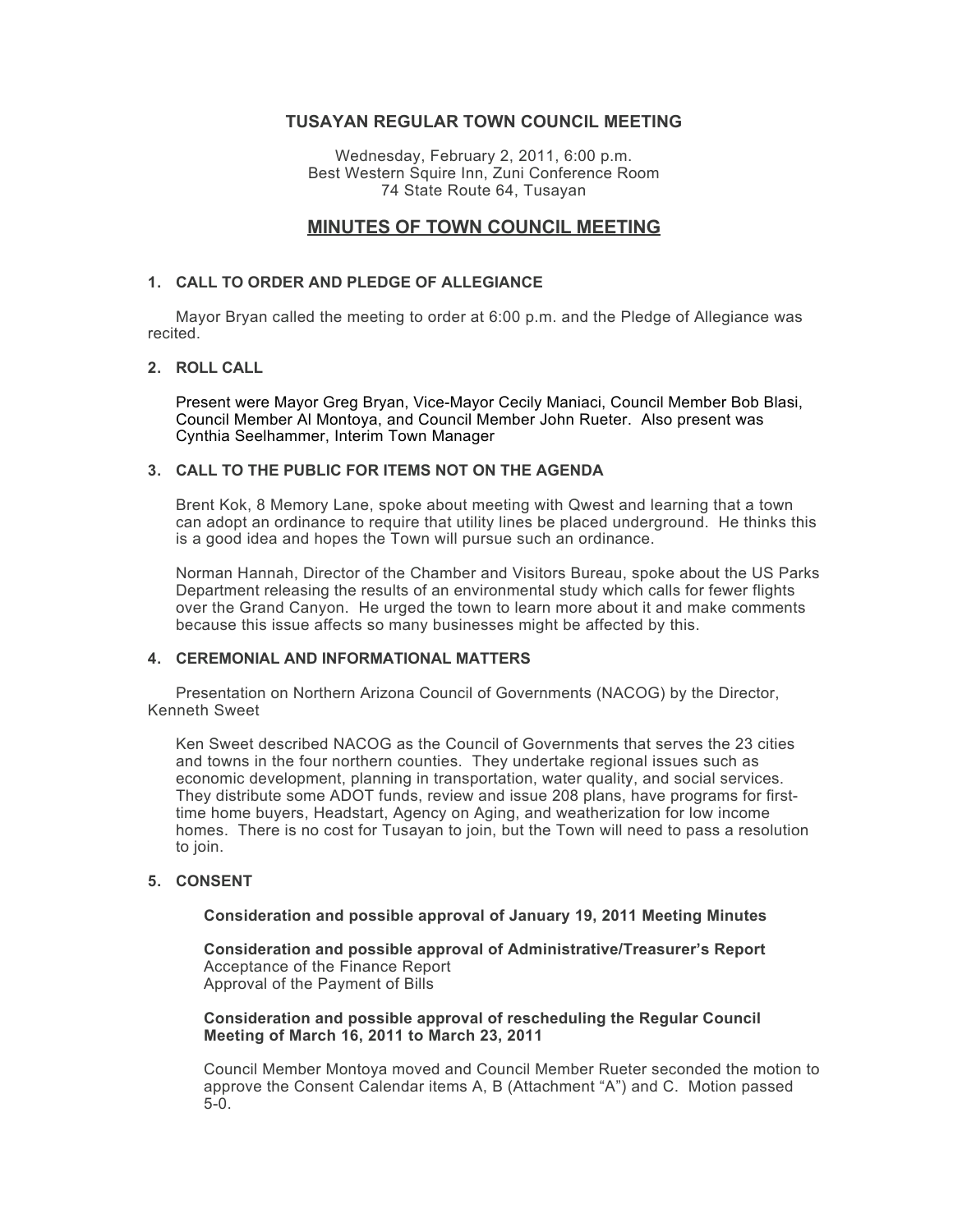## **6. COMMITTEE REPORTS**

**Ad Hoc Housing Committee** – discussion and possible action on revisions to the scope of work for the Housing Needs Assessment Study and how to contact possible consultants.

Manager Seelhammer presented the staff report, describing the recommendations of the Ad Hoc Housing Committee. The Committee suggested revisions to the Scope of Work for the proposed Housing Study (Attachment "B") and after reviewing the three responses to the Town RFP, suggests that Kuehl Enterprises be contacted about doing the study for the Town.

Brent Kok, 8 Memory Lane, stated that he had talked to Mr. Sweet from NACOG and learned that NACOG has done housing studies.

Council asked about what the Committee meant by use of the word "sustainable," and whether the Committee wanted to know about housing options other than affordable housing. Council directed the Town Manager to learn more about what studies NACOG might be able to do and arrange for NACOG to speak to the Housing Committee, and then report back at the next meeting.

#### **7. PUBLIC HEARINGS**

No public hearings scheduled.

## **8. ITEMS FOR ACTION**

**Appointments to the Ad Hoc Housing Committee** – review of applications and appointment of up to three members

The Mayor read the names of the four applicants and noted that two of them were present in the audience: Bill Fitzgerald and Sandra Angat. The Mayor asked each of them about their experience with employer housing and what they hope to see come from the Housing Study?

Bill Fitzgerald, 549 Camper Village Lane, Space 301 described his housing experience, that he believes improved housing is needed, and that he expects that what the committee learns can be used for planning and zoning as well.

Sandra Angat, 706 Squire Lane, said that she has experience in real estate and would like to buy something affordable where her grandchildren could visit. She would like to be part of the solution to make that happen.

Council discussed options for filling the three vacant seats on the committee.

Council Member Blasi moved and Council Member Rueter seconded a motion to appoint Bill Fitzgerald and Sandra Angat to the Ad Hoc Housing Committee. Motion passed unanimously.

**Purchase of a modular and installation for use as a Town Hall** – update, discussion, and possible action

Town Manager Seelhammer presented the latest pricing from TrowTiere and the floorplan. Once this is found to be acceptable, the Town will complete a purchase order through Mohave Cooperative. Council questions had to do with the pricing of accordion doors, the need for two accordion doors, the possibility of removing the accordion doors, and whether or not bonding has been included in the price.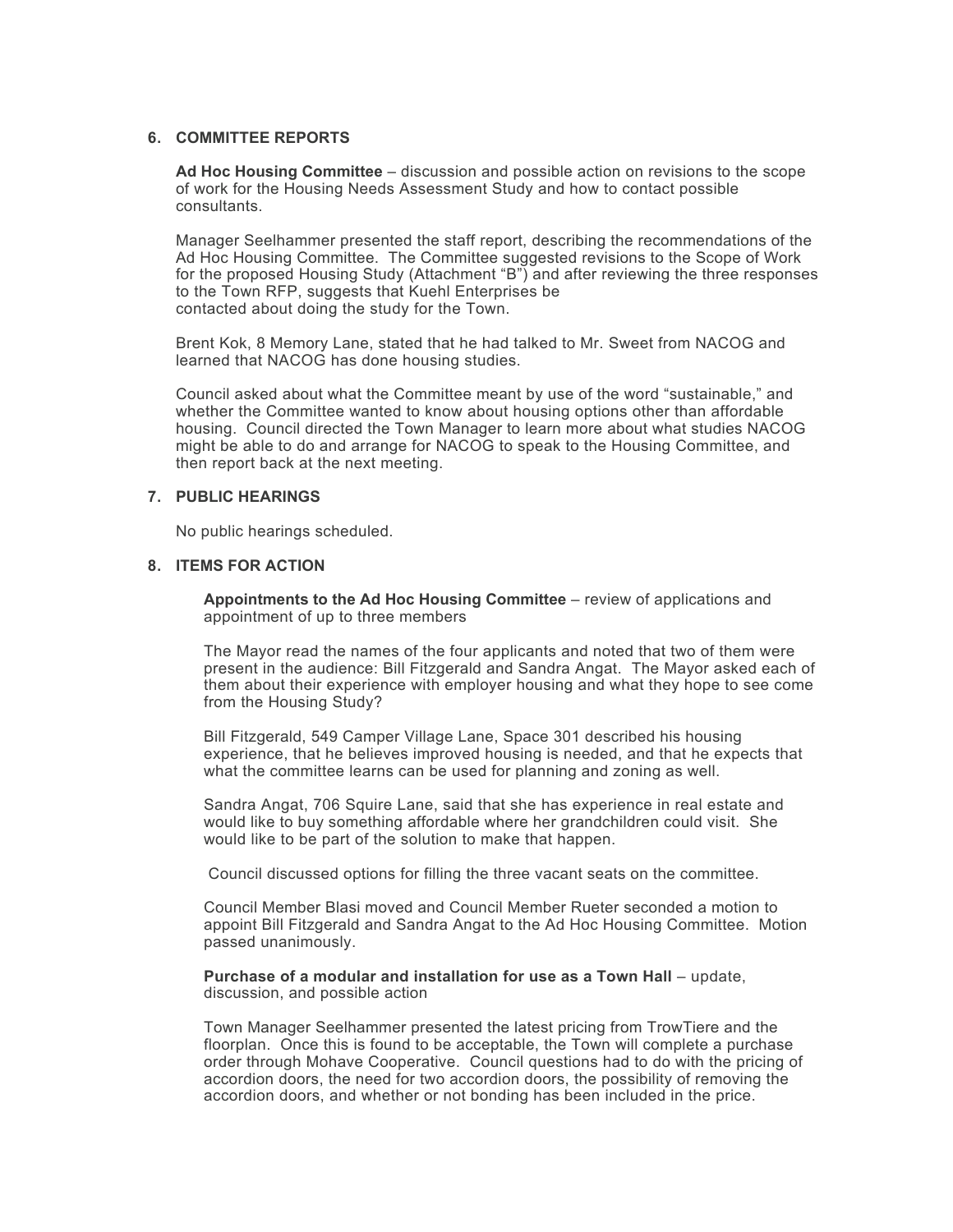Council Member Blasi moved and Council Member Rueter seconded a motion to approve the maximum price of \$260,374.07 and direct staff to proceed with the purchase order. Motion passed unanimously.

**Establishment of a Town Street Lighting Improvement District (SLID)** – update, discussion, and possible action

Town Manager Seelhammer reported that there had been one meeting with the County about ways to transfer funds in the existing SLID to the Town if a new SLID were not created, but additional meetings will be necessary.

Mayor Bryan gave details about the meeting he had with Kevin Hartigan from APS about location of the banner brackets and flag brackets, and how to place them on the pole to avoid the US flag wrapping around the banner. The banner brackets will be set at 8 and 12 feet, and the US flag bracket above that.

**ACC Procedural Conference regarding water service in Tusayan** (ACC Docket # W-02350A-10-0163) – update, discussion, and possible action to give the Interim Town Manager and Interim Town Attorney direction and instructions in order to respond to inquiries made in the course of the ACC Procedural Conference scheduled for February 7, 2011.

Town Manager Seelhammer reported that the ACC had responded to the Town's request to be a formal intervener, reporting that the ACC staff had no objections. The next hearing will be February 7 in Phoenix.

**Resolution No. 2011-02-02-01 regarding StiloGroup reimbursing the costs to the Town for expenses related to fees for Town professional planners, staffing and attorneys by setting up a restricted Town account for that purpose** – update, discussion, and possible action

Town Manager Seelhammer presented a staff report, explaining that the Town will face expenses for third-party experts to serve as staff to represent the interests of the Town, including planners, management staff and attorneys (Attachment "C"). These experts are hired and report to the Town, and the Town has complete oversight of the third-party experts. It is common for developers to reimburse a city or town for these expenses. The Town of Tusayan has not yet adopted development fees to cover the costs of new development and ensure that the community does not subsidize the costs for new growth. Town staff has negotiated an agreement with StiloGroup to pay \$25,000 to the Town as the start of the reimbursement to the Town for the expense of these third-party experts and to have the Town set up a separate fund to use that money only for that purpose. The Mayor read the Resolution (Attachment "D").

Clarinda Vail, 120 Shimmy Lane, Tusayan AZ, asked about the work the third-party experts will do, and why the Resolution mentions Ten X, since that parcel is located outside the Tusayan Town boundaries.

Aaron Hall, 702 N. Beaver, Flagstaff AZ, representing Red Feather Properties, expressed concern about the appearance of conflict and the objectivity of the thirdparty experts if they are paid by the developer.

Bill Fitzgerald, 549 Camper Village Lane, Space 301, Tusayan AZ, asked if the weekly staff meetings with the developer would be open to the public. Mayor Bryant explained that a quorum of Council does not attend the meetings and they are not open to the public.

Council spoke about offsetting costs for land planner, attorney and management and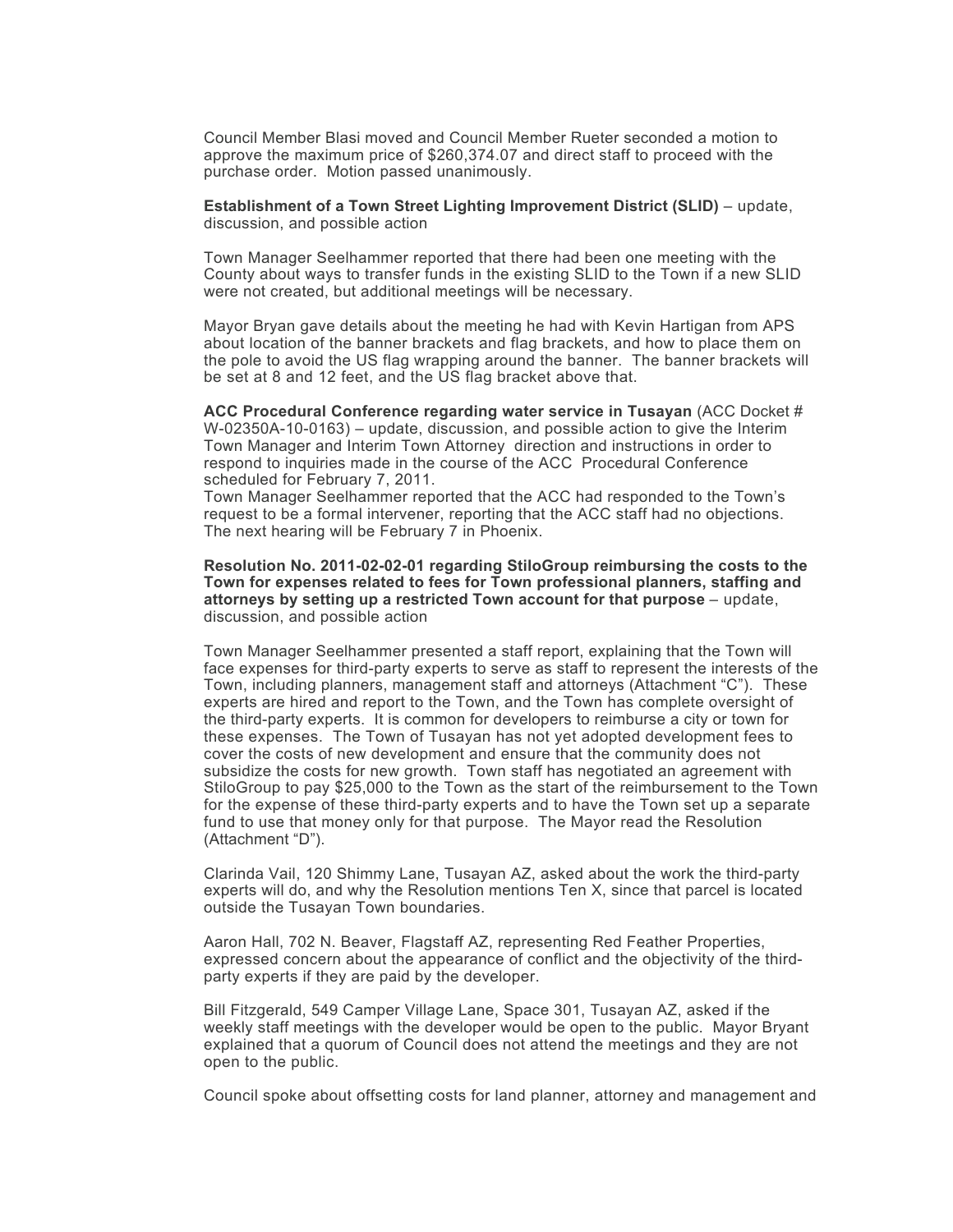other experts when working on a development agreement. Some of the discussion about the development agreement might include a request by StiloGroup to consider annexation of Ten X. Manager Seelhammer explained that first meetings with staff are usually to define what submittal documents will be needed. Once a submittal is made, the documents become public.

Vice-Mayor Maniaci moved and Council Member Blasi seconded the motion to approve Resolution Number 2011-02-02-01 authorizing the Interim Town Manager to receive funds to reimburse the Town for costs incurred related to the discussions regarding Kotzin Ranch, Camper Village and Ten X, and to establish a separate, restricted account for such funds. Motion passed unanimously.

## **9. ITEMS FOR DISCUSSION**

### A. Conducting a Branding Study with the Chamber and Visitors Bureau – update and discussion

Norman Hannah, Executive Director of the Tusayan Chamber and Visitors Bureau, spoke about the study. He said that the Chamber Board had agreed to pay half the cost of the study if the Town pays the other half. He expects that the Study will be completed by mid April.

**B. Starting a Town Website** – update and discussion

Manager Seelhammer stated that DotGov.gov has been applied to about granting Tusayan the domain name Tusayan-AZ.gov and that the approval of the application is pending. Mr. Williams has begun work on the website design and requests copies of photos to use. He hopes to have the prototype of the site up on the web by the next Council Meeting. The Mayor asked that anyone willing to provide photos to use, please send them to the Town Manager with a note giving permission to use them.

### **C. The Department of Interior's proposal to extend the withdrawal of federal public lands adjacent to the Grand Canyon National Park from uranium mining** – discussion

The Mayor explained that the Grand Canyon Trust had submitted a letter on this topic requesting support. The Mayor spoke about a meeting with Virginia Turner on this subject, asking if the Council would take a position on the matter. The Mayor requested additional information, which the Trust sent to the Council (Attachment "E").

Clarinda Vail spoke about having addressed a Congressional Committee on this matter. She is concerned about the cost of growth that would face governments and districts if this kind of mining occurred. She hopes the Tusayan Council will support the Trust and other entities supporting the withdrawal of the public lands from mining. New mines would have more workers and no funds would come to the Town, fire district, or school district for the expense of serving these new workers.

Council Member Blasi stated that he will need to check with his employer and might have to refrain from any discussion on this issue. Council Member Rueter said he supports the withdrawal of public lands wherever there would be adverse impacts, but he believes all stakeholders should be given the opportunity to speak to the Council.

Council directed the Town Manager to arrange to invite people knowledgeable about this issue to come to a Council Meeting and make brief presentations.

**D. Mail Delivery in Tusayan** – update and discussion

Town Manager Seelhammer reported on a meeting with the Postmaster. Among the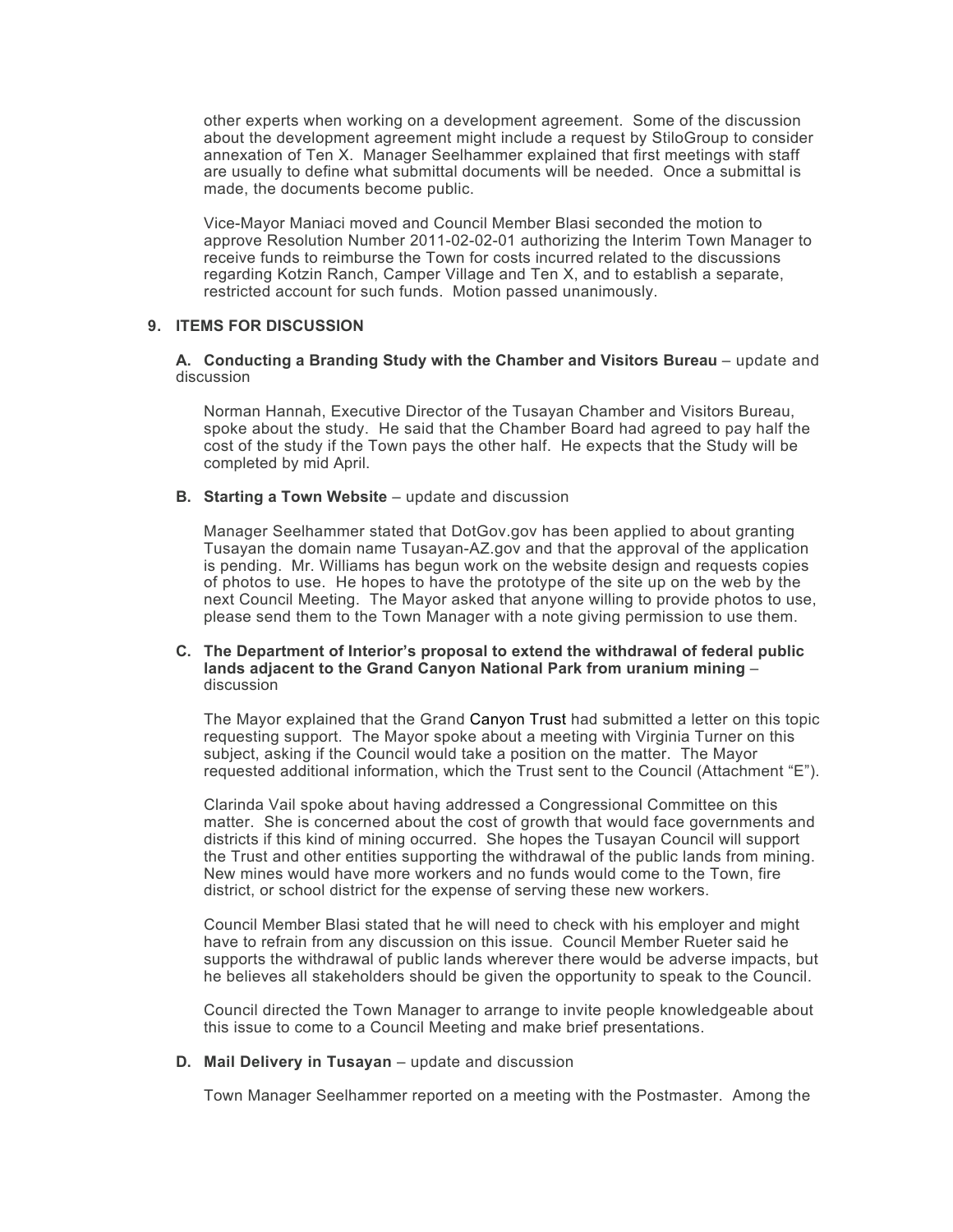information that the Postmaster shared was plans to close two thousand post offices, the unlikelihood of increasing service during this time of service cuts, and the requirement for group mailboxes in any future development. Because USPS is doing agreements with UPS and FedEx, people are encouraged to use both their PO address and street address at all times. In response to questions about the requirement of two forms of identification needed to rent a PO box. The forms of ID that are acceptable are defined by the USPS.

Council questions had to do with how people without PO boxes can receive mail, and can they use General Delivery?

Bill Fitzgerald stated that the Post Office in the Park does have General Delivery and visitors use it in the summer. The Post Office hangs on to General Delivery Mail for 30 days and then returns it to sender. He does not do General Delivery at his contract station, but will check with the Postmaster to see if he can.

## **E. Town Manager's Report**

- **i.** Council Members Training Workshop update Manager Seelhammer reported on plans for an Educational Workshop for 8 a.m. on Thursday, Feb. 3. A second Educational Workshop on budgeting will be set for Wednesday, Feb. 9 at 6 p.m.
- **ii.** Update on Proposition 203 Manager Seelhammer reported that the State Department of Health Services is taking public comment on the new rules.
- Update of recruitments: Town Manager, Town Attorney, Town Clerk, Town Bookkeeper/ Treasurer – Town Manager Seelhammer reported that there are three applications for Bookkeeper and two for Town Clerk. She asked for any Council Member who might like to assist with reviewing those applications. Vice Mayor Maniaci offered to help. Mayor Bryan reported that more than 70 people applied for the position of Town Manager and the League has recommended nine of those for further consideration. There will be an Executive Session scheduled for Council to review those applications.

#### **F. Set Agenda and Action Items for Next Meeting**

Jim Driscoll, Chief Deputy of Coconino County Sheriff's Office, offered to begin arranging for monthly presentations and to share information on major cases.

Next agenda to include an update from the Sheriff's Office, Judge Sutton, ACC hearings, SLID, mid-year budget, branding study, NACOG experience with housing studies, Town Hall modular, undergrounding ordinance, Resolution to join NACOG, and presentations on the uranium withdrawal issue.

Council Member Montoya moved and Vice-Mayor Maniaci seconded the motion to adjourn into Executive Session at 8:08 p.m. Motion passed unanimously.

### **10. MOTION TO ADJOURN INTO EXECUTIVE SESSION** for the following purposes:

The Council may wish to go into Executive Session pursuant to A.R.S. Section A.R.S. 38-431.03.A.3 and A.4 for discussion and consultation with the Town Attorney in order to receive legal advice and to give directions

 concerning the negotiations of contracts (in the case of Items B and C below) concerning:

- A. The issuance of CUP to the South Grand Canyon Sanitary District
- B. The negotiation of a development agreement with the StiloGroup
- C. Acquisition of water system by Town and Town position on matters that are the